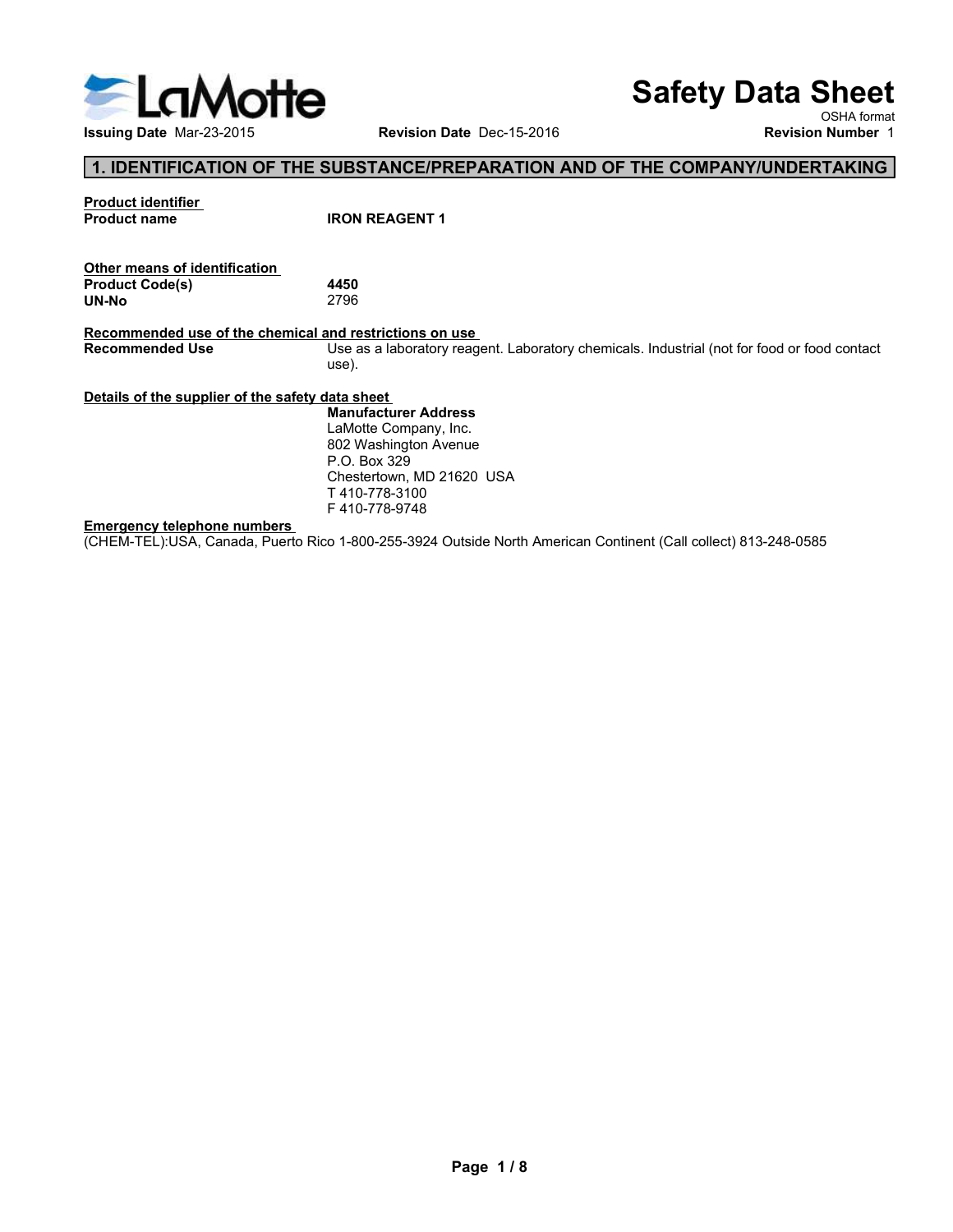# 2. HAZARDS IDENTIFICATION

# EXAMPLE 1 EXAMPLE 1 EXAMPLE 1 EXAMPLE 1 ACT 23-2015<br>
Skin corrosion/irritation<br>
Skin corrosion/irritation<br>
Category 1<br>
Category 1<br>
Category 1<br>
Category 1<br>
Category 1<br>
Category 1<br>
Category 1<br>
Category 1<br>
Category 1<br>
Categor Examples of the Hayard statements<br>
Serious eye damage/eye irritation<br>
EMERGENCY OVERVIEW<br>
DRISCER<br>
Serious eye damage/eye irritation<br>
Category 1<br>
Category 1<br>
Category 1<br>
DANGER<br>
EMERGENCY OVERVIEW<br>
Category 1<br>
Hayard state EMERGENCY OVERVIEW **2. HAZARDS IDENTIFICATION**<br>
Serious eye damage/eye irritation<br>
Serious eye damage/eye irritation<br> **DANGER**<br>
Hazard statements<br>
Causes severe skin burns and eye damage.<br>
<br> **Precautionary Statements - Prevention**<br> **Precauti Calegory 1**<br>
Significant special instruction<br>
Serious eye damage/eye irritation<br>
Serious eye damage/eye irritation<br> **PARCERY OVERVIEW**<br> **PARCERY OVERVIEW**<br>
Causes vertex shin burns and eye damage.<br>
Precautions have been r protective equipment as required.<br>
Signic control of Category 1<br>
Serious eye diamage/eye irritation<br>
PARAGER<br>
Parard state members<br>
Causes severe skin burns and eye damage.<br>
Physical state liquid<br>
Causes severe skin burns Skin corrosion/irritation<br>
Serious eye damage/eye irritation<br> **EMERGENCY OVERVIEW**<br>
Category 1<br> **DANGER**<br>
Hazard statements<br>
Causes severe skin burns and eye damage.<br>
Causes severe skin burns and eye damage.<br>
<br> **Physical s** EMERGENCY OVERVIEW<br>
FANGER<br>
Hazard statements<br>
Causes severe skin burns and eye damage.<br>
Precent ions are desired on the control of the control of the control of the control of the control of the control of the control of EMERGENCY OVERVIEW<br>
Hazard statements<br>
Faceuse severe skin burns and eye damage.<br> **Precautionary Statements - Prevention**<br> **Precautionary Statements - Prevention**<br> **Predautionary Statements - Prevention**<br>
Dotath special mi EMIZE CHARGER CONDITION CONTROL CONTROL CONTROL CONTROL CONTROL CONTROL CONTROL CONTROL CONTROL CONTROL CONTROL CONTROL CONTROL CONTROL CONTROL CONTROL CONTROL CONTROL CONTROL CONTROL CONTROL CONTROL CONTROL CONTROL CONTRO **IF INTERNATE CONDUCT CONDUCTS AIR CONDUCTS AIR CONDUCTS AIR CONDUCTS AND CONDUCTS ARE CONDUCTS AND CONDUCTS AIR CONDUCTS (CONDUCTS) CONDUCTS AIR AND CONDUCTS (CONDUCTS) CONDUCTS AIR AND CONDUCTS (CONDUCTS) CONDUCTS AND CO Examplements**<br> **Examplement Center Schemes and eye damage.**<br> **Physical state** liquid<br> **Dependence Clear, coloriess**<br> **Physical state** liquid<br> **Dependence Schemes and Consumer Schemes and Dependence of Dependence of Depend Examples and States and States and States and States and States in the Scheme Chern Color<br>
States are clear, colorless<br>
Obtain special instructions before use. Do not handle until all safety precautions have been reach<br>
p Examples and Contents of Contents of Contents of Contents of Contents and Columb Columb Content and Contents and Contents and Contents and Contents and Contents and Contents and Contents and Contents and Contents and Cont DANGER** 4450 \*- IRON REAGENT 1<br>
1990 Mar-23-2015<br>
2. HAZARDS IDENTIFICATION<br>
Strious eye damage/eye irritation<br>
EMERGENCY OVERVIEW<br>
Hazard statements<br>
Causes severe skin burns and eye damage. **EXECUTE AND REAGENT 1**<br>
Serious eye damage/eye irritation<br> **EXECUTE AND SUBDENTIFICATION**<br>
Serious eye damage/eye irritation<br>
Category 1<br> **EXECUTE AND SUBDENTIFICATION**<br>
Category 1<br> **EXECUTE AND SUBDENTIFICATION**<br>
Categor Mar-23-2015 Dec-15-2016<br>
2. HAZARDS IDENTIFICATION<br>
Serious eye damage/eye irritation<br>
APPONENCE EMERGENCY OVERVIEW<br>
APPONENCE EMERGENCY OVERVIEW<br>
APPONENT Category 1<br>
Category 1<br>
APPONENT CALL COMENTIFICATION<br>
Category 1<br> **Odor Odorless**

**Example 11 Proven Control Chemical State Instant Chemical State Instant Chemical State Instant Chemical State Chemical Network Chemical Chemical Chemical Chemical Chemical Chemical Chemical Chemical Chemical Chemical Chem** riventions<br>
in values<br>
strengths - Prevention<br>
rudions before use. Do not handle until all safety precautions have been read and understood. Use personal<br>
rudions before use. Do not bracked or swallow. Do not breathe dust/

# Disposal:

# 3. COMPOSITION/INFORMATION ON INGREDIENTS\*

| $  -$<br>name | -<br>n                                               | $\ddot{\phantom{1}}$<br>VV. |
|---------------|------------------------------------------------------|-----------------------------|
| ruric acid    | $\overline{\phantom{a}}$<br>$\sim$<br>ЮU.<br>$\cdot$ | т. с                        |

# 4. FIRST AID MEASURES

| reuse.                                    | Response: Immediately call a poison center or physician.<br>IF IN EYES: Rinse cautiously with water for several minutes. Remove contact lenses, if present and easy to do. Continue rinsing.<br>IF ON SKIN (or hair): Remove immediately all contaminated clothing. Rinse skin with water. Wash contaminated clothing before<br>IF INHALED: Remove victim to fresh air and keep at rest in a position comfortable for breathing.<br>IF SWALLOWED:. Rinse mouth. Do NOT induce vomiting. |          |
|-------------------------------------------|-----------------------------------------------------------------------------------------------------------------------------------------------------------------------------------------------------------------------------------------------------------------------------------------------------------------------------------------------------------------------------------------------------------------------------------------------------------------------------------------|----------|
| Storage:<br>Store locked up.<br>Disposal: | Dispose of contents/container to an approved waste disposal plant.                                                                                                                                                                                                                                                                                                                                                                                                                      |          |
|                                           | 3. COMPOSITION/INFORMATION ON INGREDIENTS*                                                                                                                                                                                                                                                                                                                                                                                                                                              |          |
| <b>Chemical name</b>                      | CAS#                                                                                                                                                                                                                                                                                                                                                                                                                                                                                    | Weight-% |
| Sulfuric acid                             | 7664-93-9                                                                                                                                                                                                                                                                                                                                                                                                                                                                               | 4.8      |
|                                           | <b>4. FIRST AID MEASURES</b>                                                                                                                                                                                                                                                                                                                                                                                                                                                            |          |
| <b>First Aid Measures</b>                 |                                                                                                                                                                                                                                                                                                                                                                                                                                                                                         |          |
| <b>General advice</b>                     | Do not get in eyes, on skin, or on clothing. Do not breathe dust/fume/gas/mist/vapors/spray.                                                                                                                                                                                                                                                                                                                                                                                            |          |
| Eye contact                               | Rinse immediately with plenty of water, also under the eyelids, for at least 15 minutes. Call<br>a physician immediately.                                                                                                                                                                                                                                                                                                                                                               |          |
| <b>Skin contact</b>                       | Wash off immediately with soap and plenty of water for at least 15 minutes. Take off<br>contaminated clothing and wash before reuse. Call a physician immediately.                                                                                                                                                                                                                                                                                                                      |          |
|                                           | Page 2/8                                                                                                                                                                                                                                                                                                                                                                                                                                                                                |          |
|                                           |                                                                                                                                                                                                                                                                                                                                                                                                                                                                                         |          |
|                                           |                                                                                                                                                                                                                                                                                                                                                                                                                                                                                         |          |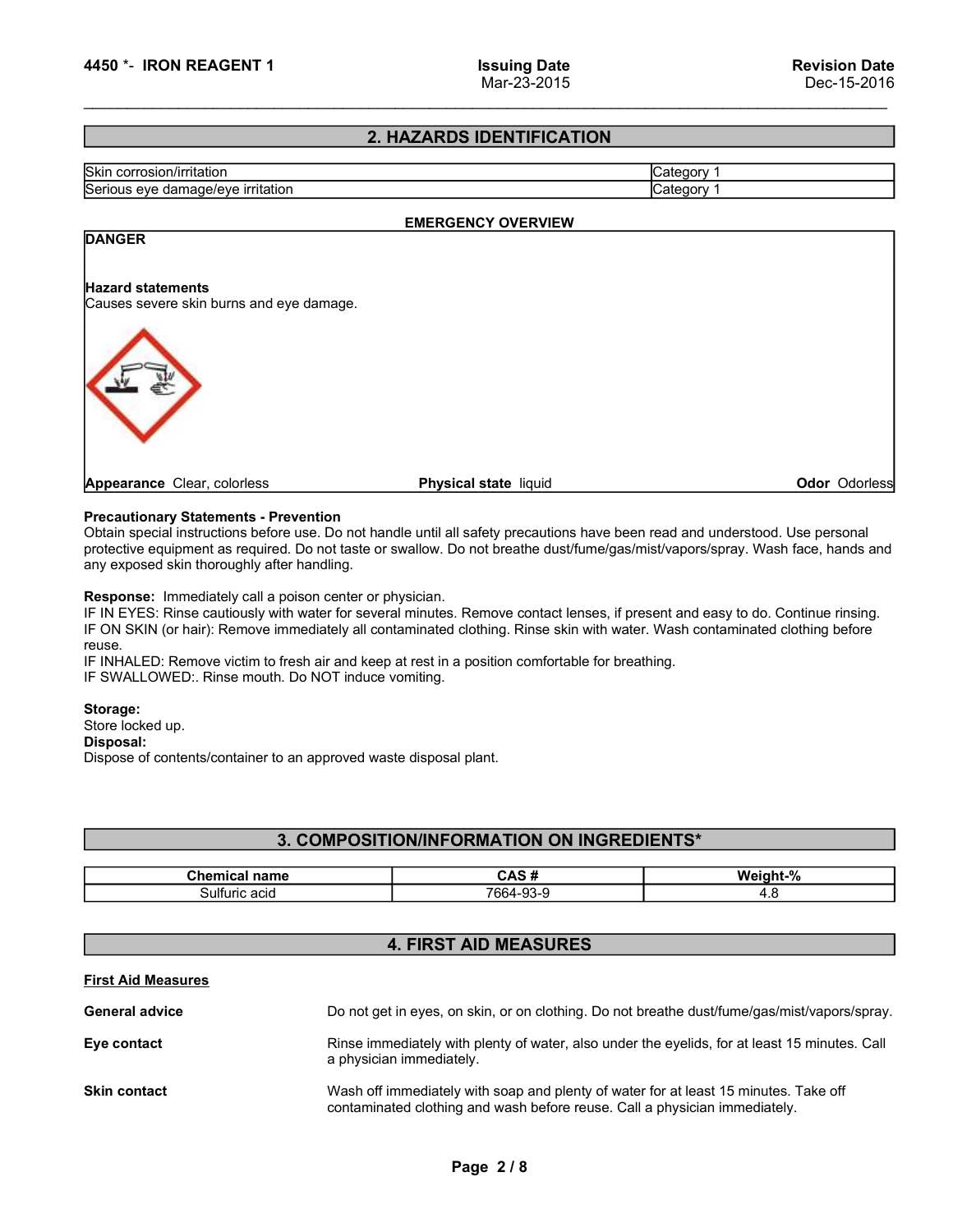| 4450 *- IRON REAGENT 1                                                                         | <b>Issuing Date</b><br>Mar-23-2015                                                                                                                                                                       | <b>Revision Date</b><br>Dec-15-2016 |
|------------------------------------------------------------------------------------------------|----------------------------------------------------------------------------------------------------------------------------------------------------------------------------------------------------------|-------------------------------------|
| <b>Inhalation</b>                                                                              | Remove to fresh air. If symptoms persist, call a physician.                                                                                                                                              |                                     |
| Ingestion                                                                                      | Do NOT induce vomiting. Drink plenty of water. Call a physician immediately. Never give<br>anything by mouth to an unconscious person.                                                                   |                                     |
| Self-protection of the first aider                                                             | Ensure that medical personnel are aware of the material(s) involved, take precautions to<br>protect themselves and prevent spread of contamination. Use personal protection<br>recommended in Section 8. |                                     |
|                                                                                                | <b>5. FIREFIGHTING MEASURES</b>                                                                                                                                                                          |                                     |
| Suitable extinguishing media<br>Dry chemical or CO <sub>2</sub> . DO NOT USE WATER.            |                                                                                                                                                                                                          |                                     |
| Specific hazards arising from the chemical<br>React vigorously with water.                     |                                                                                                                                                                                                          |                                     |
| <b>Hazardous combustion products</b><br>Contact with metals may evolve flammable hydrogen gas. |                                                                                                                                                                                                          |                                     |
| Protective equipment and precautions for firefighters<br>protective gear.                      | As in any fire, wear self-contained breathing apparatus pressure-demand, MSHA/NIOSH (approved or equivalent) and full                                                                                    |                                     |
|                                                                                                | <b>6. ACCIDENTAL RELEASE MEASURES</b>                                                                                                                                                                    |                                     |
|                                                                                                | Personal precautions, protective equipment and emergency procedures                                                                                                                                      |                                     |
| <b>Personal precautions</b>                                                                    | Ensure adequate ventilation. Avoid contact with skin, eyes, and inhalation of vapors. Use<br>personal protective equipment. See section 8.                                                               |                                     |
| <b>Environmental precautions</b>                                                               | See Section 12 for additional Ecological Information. Beware of vapors accumulating to<br>form explosive concentrations. Vapors can accumulate in low areas.                                             |                                     |

# 5. FIREFIGHTING MEASURES

# 6. ACCIDENTAL RELEASE MEASURES

| Self-protection of the first aider                                                             | Ensure that medical personnel are aware of the material(s) involved, take precautions to<br>protect themselves and prevent spread of contamination. Use personal protection<br>recommended in Section 8.                                                                                                     |
|------------------------------------------------------------------------------------------------|--------------------------------------------------------------------------------------------------------------------------------------------------------------------------------------------------------------------------------------------------------------------------------------------------------------|
|                                                                                                | <b>5. FIREFIGHTING MEASURES</b>                                                                                                                                                                                                                                                                              |
| Suitable extinguishing media<br>Dry chemical or CO <sub>2</sub> . DO NOT USE WATER.            |                                                                                                                                                                                                                                                                                                              |
| Specific hazards arising from the chemical<br>React vigorously with water.                     |                                                                                                                                                                                                                                                                                                              |
| <b>Hazardous combustion products</b><br>Contact with metals may evolve flammable hydrogen gas. |                                                                                                                                                                                                                                                                                                              |
| Protective equipment and precautions for firefighters<br>protective gear.                      | As in any fire, wear self-contained breathing apparatus pressure-demand, MSHA/NIOSH (approved or equivalent) and full                                                                                                                                                                                        |
|                                                                                                | <b>6. ACCIDENTAL RELEASE MEASURES</b>                                                                                                                                                                                                                                                                        |
|                                                                                                | Personal precautions, protective equipment and emergency procedures                                                                                                                                                                                                                                          |
| <b>Personal precautions</b>                                                                    | Ensure adequate ventilation. Avoid contact with skin, eyes, and inhalation of vapors. Use<br>personal protective equipment. See section 8.                                                                                                                                                                   |
| <b>Environmental precautions</b>                                                               | See Section 12 for additional Ecological Information. Beware of vapors accumulating to<br>form explosive concentrations. Vapors can accumulate in low areas.                                                                                                                                                 |
| Methods and material for containment and cleaning up                                           |                                                                                                                                                                                                                                                                                                              |
| <b>Methods for containment</b>                                                                 | Contain and collect spillage with non-combustible absorbent material, (e.g. sand, earth,<br>diatomaceous earth, vermiculite) and place in container for disposal according to local /<br>national regulations (see Section 13).                                                                              |
| Methods for cleaning up                                                                        | Neutralize spill with alkaline material (sodium bicarbonate), being careful to prevent<br>splattering, then containerize slurry and hold for later disposal. If local regulations permit,<br>dilute slurry with water and rinse to drain with excess water. After cleaning, flush away<br>traces with water. |
|                                                                                                | 7. HANDLING AND STORAGE                                                                                                                                                                                                                                                                                      |
| <b>Precautions for safe handling</b>                                                           |                                                                                                                                                                                                                                                                                                              |
| <b>Handling</b>                                                                                | Handle in accordance with good industrial hygiene and safety practice. Prevent contact with<br>skin, eyes, and clothing. Do not taste or swallow. Do not eat, drink, or smoke when using<br>this product.                                                                                                    |
| Conditions for safe storage, including any incompatibilities                                   |                                                                                                                                                                                                                                                                                                              |
| Storage:                                                                                       | Keep containers tightly closed in a dry, cool and well-ventilated place. Keep away from<br>incompatible materials such as cyanides or sulfides. Store away from strong bases or<br>metals. Do not store near combustible materials. Keep out of the reach of children.                                       |
| <b>Incompatible Products</b>                                                                   | Water. Strong bases. Metals. Combustible materials. Cyanides. Sulfides. Formaldehyde.                                                                                                                                                                                                                        |
|                                                                                                | Page 3/8                                                                                                                                                                                                                                                                                                     |
|                                                                                                |                                                                                                                                                                                                                                                                                                              |
|                                                                                                |                                                                                                                                                                                                                                                                                                              |

# 7. HANDLING AND STORAGE

| andling | Handle in accordance with good industrial hygiene and safety practice. Prevent contact with<br>skin, eyes, and clothing. Do not taste or swallow. Do not eat, drink, or smoke when using |
|---------|------------------------------------------------------------------------------------------------------------------------------------------------------------------------------------------|
|         | this product.                                                                                                                                                                            |

| Storage:              | Keep containers tightly closed in a dry, cool and well-ventilated place. Keep away from<br>incompatible materials such as cyanides or sulfides. Store away from strong bases or<br>metals. Do not store near combustible materials. Keep out of the reach of children. |
|-----------------------|------------------------------------------------------------------------------------------------------------------------------------------------------------------------------------------------------------------------------------------------------------------------|
| Incompatible Products | Water, Strong bases, Metals, Combustible materials, Cyanides, Sulfides, Formaldehyde.                                                                                                                                                                                  |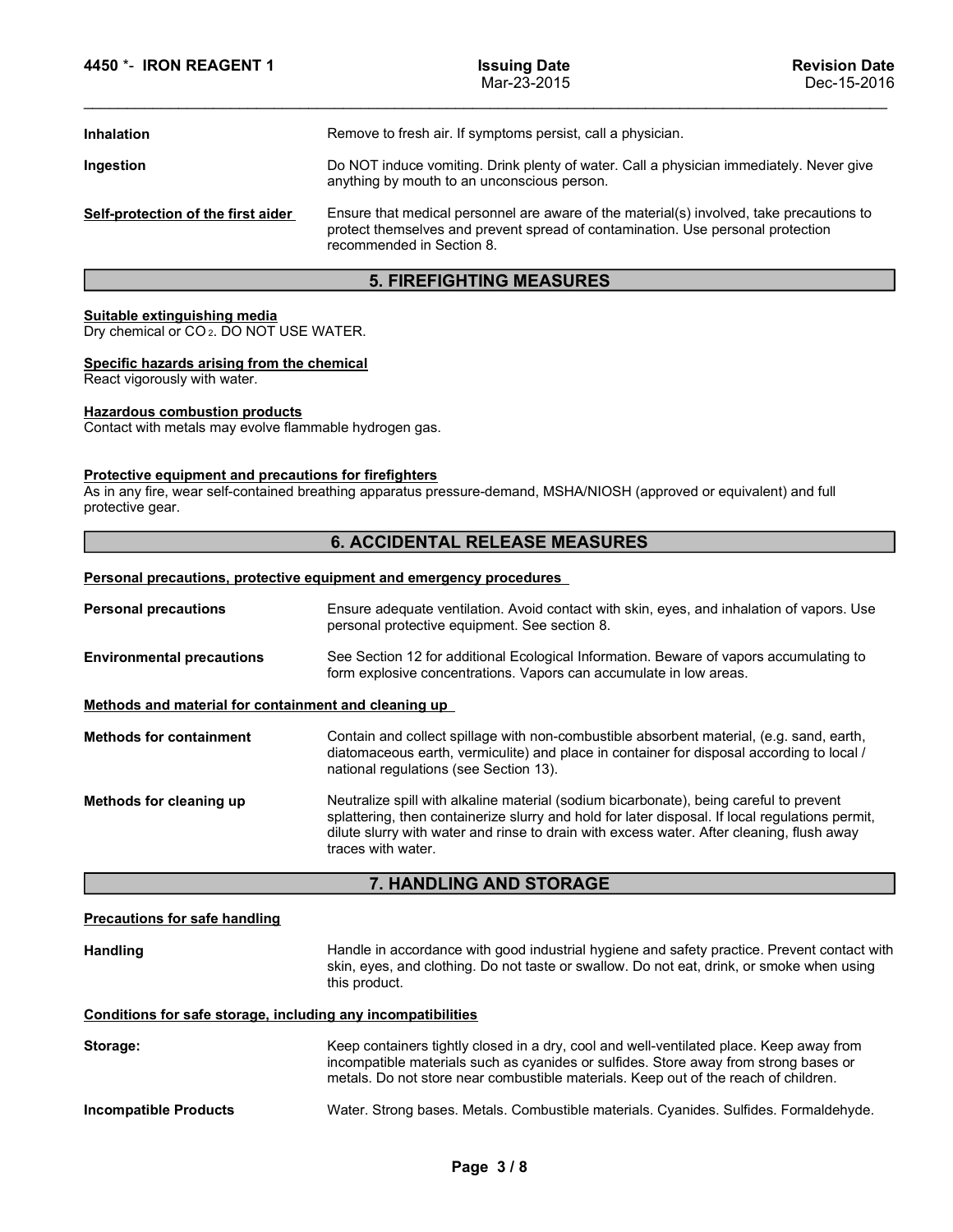# 4450 \*- IRON REAGENT 1 lssuing Date<br>Mar-23-2015 Mar-23-2015<br>8. EXPOSURE CONTROLS/PERSONAL PROTECTION 8. EXPOSURE CONTROLS/PERSONAL PROTECTION

| 4450 *- IRON REAGENT 1                                                                                                 | <b>Issuing Date</b><br>Mar-23-2015                                                                                                                                                                    |                                            | <b>Revision Date</b><br>Dec-15-2016             |
|------------------------------------------------------------------------------------------------------------------------|-------------------------------------------------------------------------------------------------------------------------------------------------------------------------------------------------------|--------------------------------------------|-------------------------------------------------|
|                                                                                                                        | 8. EXPOSURE CONTROLS/PERSONAL PROTECTION                                                                                                                                                              |                                            |                                                 |
| <b>Control parameters</b>                                                                                              |                                                                                                                                                                                                       |                                            |                                                 |
|                                                                                                                        |                                                                                                                                                                                                       |                                            |                                                 |
| Chemical name<br>Sulfuric acid                                                                                         | <b>ACGIH TLV</b><br>TWA: 0.2 mg/m <sup>3</sup> thoracic fraction                                                                                                                                      | <b>OSHA PEL</b><br>TWA: $1 \text{ mg/m}^3$ | <b>NIOSH IDLH</b><br>IDLH: 15 mg/m <sup>3</sup> |
| 7664-93-9                                                                                                              |                                                                                                                                                                                                       | (vacated) TWA: $1 \text{ mg/m}^3$          | TWA: 1 $mg/m3$                                  |
| <b>Appropriate engineering controls</b>                                                                                |                                                                                                                                                                                                       |                                            |                                                 |
| <b>Engineering Measures</b>                                                                                            | Ensure adequate ventilation, especially in confined areas.                                                                                                                                            |                                            |                                                 |
|                                                                                                                        | Individual protection measures, such as personal protective equipment                                                                                                                                 |                                            |                                                 |
| <b>Eye/Face Protection</b>                                                                                             | Wear safety glasses with side shields (or goggles).                                                                                                                                                   |                                            |                                                 |
| Skin and body protection                                                                                               | Wear protective gloves/clothing.                                                                                                                                                                      |                                            |                                                 |
| <b>Respiratory protection</b>                                                                                          | When workers are facing concentrations above the exposure limit they must use<br>appropriate certified respirators.                                                                                   |                                            |                                                 |
| <b>Hygiene Measures</b>                                                                                                | Handle in accordance with good industrial hygiene and safety practice. Do not eat, drink or<br>smoke when using this product. Wash hands before breaks and immediately after handling<br>the product. |                                            |                                                 |
|                                                                                                                        | 9. PHYSICAL AND CHEMICAL PROPERTIES                                                                                                                                                                   |                                            |                                                 |
| Information on basic physical and chemical properties                                                                  |                                                                                                                                                                                                       |                                            |                                                 |
| <b>Physical state</b><br>Appearance                                                                                    | liquid<br>Clear, colorless                                                                                                                                                                            | Odor                                       | Odorless                                        |
| <b>Property</b>                                                                                                        | <b>Values</b>                                                                                                                                                                                         | Remarks • Method                           |                                                 |
| pH<br>Melting point / freezing point<br>Boiling point / boiling range<br><b>Flash point</b><br><b>Evaporation rate</b> | No information available<br>No information available<br>Not Applicable                                                                                                                                |                                            |                                                 |
| Flammability (solid, gas)<br><b>Flammability Limit in Air</b>                                                          | No information available                                                                                                                                                                              |                                            |                                                 |
| Upper flammability limit:                                                                                              | No information available                                                                                                                                                                              |                                            |                                                 |

# 9. PHYSICAL AND CHEMICAL PROPERTIES

| Individual protection measures, such as personal protective equipment<br>Wear safety glasses with side shields (or goggles).<br>Wear protective gloves/clothing.<br>When workers are facing concentrations above the exposure limit they must use<br>appropriate certified respirators.<br>Handle in accordance with good industrial hygiene and safety practice. Do not eat, drink or<br>smoke when using this product. Wash hands before breaks and immediately after handling<br>the product.<br>9. PHYSICAL AND CHEMICAL PROPERTIES<br>liquid<br>Clear, colorless<br>Odorless<br>Odor<br>Remarks • Method<br>Values<br>pH<br>1<br>No information available<br>No information available<br>Not Applicable<br>No information available<br>No information available<br><b>Upper flammability limit:</b><br>No information available<br>Lower flammability limit:<br>No information available<br>No information available<br>No information available<br>No information available<br>No information available<br>No information available<br>No information available<br>No information available<br>No information available<br>No information available<br>No information available<br>No information available<br>No information available<br>No information available<br>No information available<br>No information available<br>No information available<br>Page 4/8 |  |  |  |
|---------------------------------------------------------------------------------------------------------------------------------------------------------------------------------------------------------------------------------------------------------------------------------------------------------------------------------------------------------------------------------------------------------------------------------------------------------------------------------------------------------------------------------------------------------------------------------------------------------------------------------------------------------------------------------------------------------------------------------------------------------------------------------------------------------------------------------------------------------------------------------------------------------------------------------------------------------------------------------------------------------------------------------------------------------------------------------------------------------------------------------------------------------------------------------------------------------------------------------------------------------------------------------------------------------------------------------------------------------------------------|--|--|--|
| <b>Eye/Face Protection</b><br>Skin and body protection<br><b>Respiratory protection</b><br><b>Hygiene Measures</b><br>Information on basic physical and chemical properties<br><b>Physical state</b><br>Appearance<br><b>Property</b><br>Melting point / freezing point<br>Boiling point / boiling range<br><b>Flash point</b><br><b>Evaporation rate</b><br><b>Flammability (solid, gas)</b><br><b>Flammability Limit in Air</b><br>Vapor pressure<br><b>Vapor density</b><br><b>Specific gravity</b><br><b>Water solubility</b><br>Solubility in other solvents<br><b>Partition coefficient</b><br><b>Autoignition temperature</b><br><b>Decomposition temperature</b><br><b>Kinematic viscosity</b><br><b>Dynamic viscosity</b><br><b>Explosive properties</b><br><b>Oxidizing properties</b><br><b>Other Information</b><br><b>Softening point</b><br><b>Molecular weight</b><br>VOC Content (%)<br><b>Density</b><br><b>Bulk density</b>                                                                                                                                                                                                                                                                                                                                                                                                                             |  |  |  |
|                                                                                                                                                                                                                                                                                                                                                                                                                                                                                                                                                                                                                                                                                                                                                                                                                                                                                                                                                                                                                                                                                                                                                                                                                                                                                                                                                                           |  |  |  |
|                                                                                                                                                                                                                                                                                                                                                                                                                                                                                                                                                                                                                                                                                                                                                                                                                                                                                                                                                                                                                                                                                                                                                                                                                                                                                                                                                                           |  |  |  |
|                                                                                                                                                                                                                                                                                                                                                                                                                                                                                                                                                                                                                                                                                                                                                                                                                                                                                                                                                                                                                                                                                                                                                                                                                                                                                                                                                                           |  |  |  |
|                                                                                                                                                                                                                                                                                                                                                                                                                                                                                                                                                                                                                                                                                                                                                                                                                                                                                                                                                                                                                                                                                                                                                                                                                                                                                                                                                                           |  |  |  |
|                                                                                                                                                                                                                                                                                                                                                                                                                                                                                                                                                                                                                                                                                                                                                                                                                                                                                                                                                                                                                                                                                                                                                                                                                                                                                                                                                                           |  |  |  |
|                                                                                                                                                                                                                                                                                                                                                                                                                                                                                                                                                                                                                                                                                                                                                                                                                                                                                                                                                                                                                                                                                                                                                                                                                                                                                                                                                                           |  |  |  |
|                                                                                                                                                                                                                                                                                                                                                                                                                                                                                                                                                                                                                                                                                                                                                                                                                                                                                                                                                                                                                                                                                                                                                                                                                                                                                                                                                                           |  |  |  |
|                                                                                                                                                                                                                                                                                                                                                                                                                                                                                                                                                                                                                                                                                                                                                                                                                                                                                                                                                                                                                                                                                                                                                                                                                                                                                                                                                                           |  |  |  |
|                                                                                                                                                                                                                                                                                                                                                                                                                                                                                                                                                                                                                                                                                                                                                                                                                                                                                                                                                                                                                                                                                                                                                                                                                                                                                                                                                                           |  |  |  |
|                                                                                                                                                                                                                                                                                                                                                                                                                                                                                                                                                                                                                                                                                                                                                                                                                                                                                                                                                                                                                                                                                                                                                                                                                                                                                                                                                                           |  |  |  |
|                                                                                                                                                                                                                                                                                                                                                                                                                                                                                                                                                                                                                                                                                                                                                                                                                                                                                                                                                                                                                                                                                                                                                                                                                                                                                                                                                                           |  |  |  |
|                                                                                                                                                                                                                                                                                                                                                                                                                                                                                                                                                                                                                                                                                                                                                                                                                                                                                                                                                                                                                                                                                                                                                                                                                                                                                                                                                                           |  |  |  |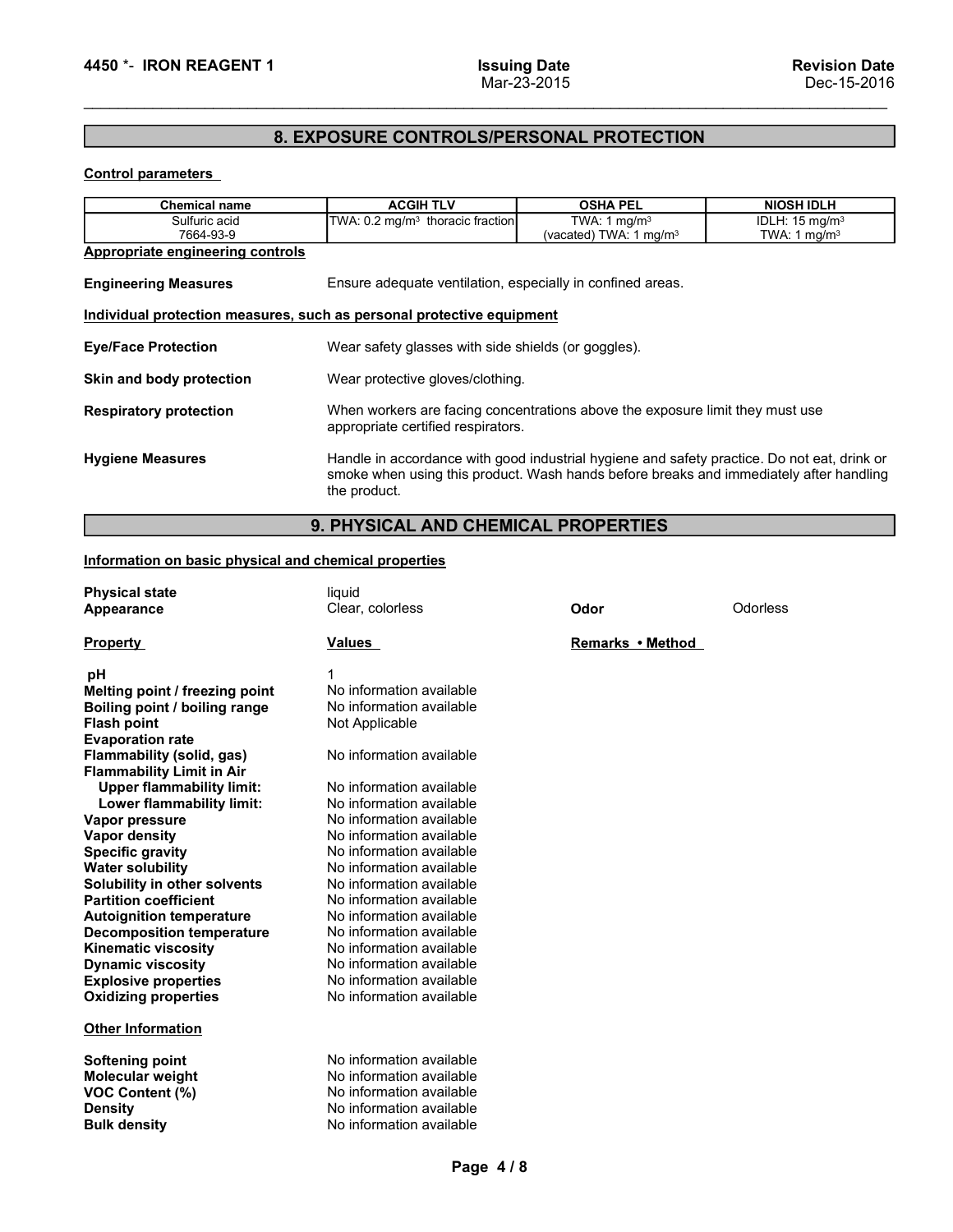# 4450 \*- IRON REAGENT 1 lssuing Date<br>Mar-23-2015<br>**10. STABILITY AND REACTIVITY** 10. STABILITY AND REACTIVITY

| 4450 *- IRON REAGENT 1<br><b>Stability</b><br><b>Hazardous Reactions</b><br><b>Hazardous polymerization</b> |                                                                     | <b>Issuing Date</b><br>Mar-23-2015                      |                        |                                                                                       |
|-------------------------------------------------------------------------------------------------------------|---------------------------------------------------------------------|---------------------------------------------------------|------------------------|---------------------------------------------------------------------------------------|
|                                                                                                             |                                                                     |                                                         |                        |                                                                                       |
|                                                                                                             |                                                                     |                                                         |                        |                                                                                       |
|                                                                                                             |                                                                     |                                                         |                        | <b>Revision Date</b>                                                                  |
|                                                                                                             |                                                                     |                                                         |                        | Dec-15-2016                                                                           |
|                                                                                                             |                                                                     |                                                         |                        |                                                                                       |
|                                                                                                             |                                                                     | <b>10. STABILITY AND REACTIVITY</b>                     |                        |                                                                                       |
|                                                                                                             |                                                                     |                                                         |                        |                                                                                       |
|                                                                                                             |                                                                     | Stable under normal conditions of use and storage.      |                        | Reacts violently with water. Contact with metals may evolve flammable hydrogen gas.   |
|                                                                                                             |                                                                     | Hazardous polymerization does not occur.                |                        |                                                                                       |
| <b>Conditions to avoid</b>                                                                                  |                                                                     | Excessive heat. Incompatible products. Direct sunlight. |                        |                                                                                       |
| Incompatible materials                                                                                      |                                                                     |                                                         |                        | Water. Strong bases. Metals. Combustible materials. Cyanides. Sulfides. Formaldehyde. |
|                                                                                                             | Hazardous decomposition products Hydrogen gas. Sulfur oxides (SOx). |                                                         |                        |                                                                                       |
|                                                                                                             |                                                                     | <b>11. TOXICOLOGICAL INFORMATION</b>                    |                        |                                                                                       |
|                                                                                                             | Information on likely routes of exposure                            |                                                         |                        |                                                                                       |
| <b>Component identification</b>                                                                             |                                                                     |                                                         |                        |                                                                                       |
| Chemical name                                                                                               | <b>ATEmix (oral)</b>                                                |                                                         | <b>ATEmix (dermal)</b> | <b>Inhalation LC50</b>                                                                |
| Sulfuric acid<br>7664-93-9                                                                                  | $= 2140$ mg/kg (Rat)                                                |                                                         | Not Established        | $= 510$ mg/m <sup>3</sup> (Rat) 2 h                                                   |
| Information on toxicological effects                                                                        |                                                                     |                                                         |                        |                                                                                       |
| Chemical name                                                                                               | <b>ACGIH</b>                                                        | <b>IARC</b>                                             | <b>NTP</b>             | <b>OSHA</b>                                                                           |
| Sulfuric acid<br>7664-93-9                                                                                  | Not Established                                                     | Group 1                                                 | Known                  | Not Established                                                                       |
|                                                                                                             | ACGIH (American Conference of Governmental Industrial Hygienists)   |                                                         |                        |                                                                                       |
| A2 - Suspected Human Carcinogen<br>Group 1 - Carcinogenic to Humans                                         | IARC (International Agency for Research on Cancer)                  |                                                         |                        |                                                                                       |
| <b>NTP (National Toxicology Program)</b>                                                                    |                                                                     |                                                         |                        |                                                                                       |

# 11. TOXICOLOGICAL INFORMATION

|               | <b>Chemical name</b> | ATEmix (oral)                    | <b>ATEmix (dermal)</b> | <b>Inhalation LC50</b>                            |
|---------------|----------------------|----------------------------------|------------------------|---------------------------------------------------|
| Sulfuric acid |                      | Rat<br>∖ mg/kg<br>-<br>2140<br>- | Not Established        | $'$ Rat ) 2 h<br>$510 \text{ mg/m}^3$<br>- '<br>- |
| 7664-93-9     |                      |                                  |                        |                                                   |

| Incompatible materials                                                                                                                                                       | Hazardous decomposition products Hydrogen gas. Sulfur oxides (SOx).                                                                                         |                          |                                                                                                                                                                                              | Water. Strong bases. Metals. Combustible materials. Cyanides. Sulfides. Formaldehyde. |
|------------------------------------------------------------------------------------------------------------------------------------------------------------------------------|-------------------------------------------------------------------------------------------------------------------------------------------------------------|--------------------------|----------------------------------------------------------------------------------------------------------------------------------------------------------------------------------------------|---------------------------------------------------------------------------------------|
|                                                                                                                                                                              |                                                                                                                                                             |                          | <b>11. TOXICOLOGICAL INFORMATION</b>                                                                                                                                                         |                                                                                       |
|                                                                                                                                                                              |                                                                                                                                                             |                          |                                                                                                                                                                                              |                                                                                       |
| Information on likely routes of exposure                                                                                                                                     |                                                                                                                                                             |                          |                                                                                                                                                                                              |                                                                                       |
| <b>Component identification</b>                                                                                                                                              |                                                                                                                                                             |                          |                                                                                                                                                                                              |                                                                                       |
| <b>Chemical name</b><br>Sulfuric acid                                                                                                                                        | <b>ATEmix (oral)</b><br>$= 2140$ mg/kg (Rat)                                                                                                                |                          | <b>ATEmix (dermal)</b><br>Not Established                                                                                                                                                    | <b>Inhalation LC50</b><br>$= 510$ mg/m <sup>3</sup> (Rat) 2 h                         |
| 7664-93-9                                                                                                                                                                    |                                                                                                                                                             |                          |                                                                                                                                                                                              |                                                                                       |
| Information on toxicological effects                                                                                                                                         |                                                                                                                                                             |                          |                                                                                                                                                                                              |                                                                                       |
| <b>Chemical name</b>                                                                                                                                                         | <b>ACGIH</b>                                                                                                                                                | <b>IARC</b>              | <b>NTP</b>                                                                                                                                                                                   | <b>OSHA</b>                                                                           |
| Sulfuric acid<br>7664-93-9                                                                                                                                                   | Not Established                                                                                                                                             | Group 1                  | Known                                                                                                                                                                                        | Not Established                                                                       |
| Group 1 - Carcinogenic to Humans<br><b>NTP (National Toxicology Program)</b><br>Known - Known Carcinogen<br>$X$ - Present<br><b>Chronic toxicity</b><br><b>ATEmix (oral)</b> | IARC (International Agency for Research on Cancer)<br>OSHA (Occupational Safety and Health Administration of the US Department of Labor)<br>44,583.00 mg/kg |                          | Chronic exposure to corrosive mists or vapors may cause erosion of the teeth. Chronic<br>exposure to mists containing sulfuric acid is a cancer hazard.<br><b>12. ECOLOGICAL INFORMATION</b> |                                                                                       |
| Ecotoxicity                                                                                                                                                                  |                                                                                                                                                             |                          |                                                                                                                                                                                              |                                                                                       |
| <b>Chemical name</b>                                                                                                                                                         |                                                                                                                                                             | <b>Toxicity to Algae</b> | <b>Toxicity to Fish</b>                                                                                                                                                                      | Daphnia Magna (Water Flea)                                                            |
| Sulfuric acid<br>7664-93-9                                                                                                                                                   |                                                                                                                                                             | Not Established          | 500: 96 h Brachydanio rerio mg/L<br>LC50 static                                                                                                                                              | 29: 24 h Daphnia magna mg/L<br><b>EC50</b>                                            |
| <b>Persistence and degradability</b><br>No information available.<br><b>Bioaccumulation/Accumulation</b>                                                                     | from the atmosphere to a moderate extent by wet or dry deposition.                                                                                          |                          | When released into the soil, this material may leach into ground water. When released into the air, this material may be removed                                                             |                                                                                       |
|                                                                                                                                                                              | <b>Chemical name</b>                                                                                                                                        |                          | <b>Log Pow</b>                                                                                                                                                                               |                                                                                       |
|                                                                                                                                                                              | Sulfuric acid<br>7664-93-9                                                                                                                                  |                          | Not Established                                                                                                                                                                              |                                                                                       |
|                                                                                                                                                                              |                                                                                                                                                             |                          |                                                                                                                                                                                              |                                                                                       |
|                                                                                                                                                                              |                                                                                                                                                             |                          |                                                                                                                                                                                              |                                                                                       |

# 12. ECOLOGICAL INFORMATION

# **Ecotoxicity**

|                                                                                                          |                                                                                                                                                                                                        | oxposare to mnote comtaming canario acid io a carloor nazara.                                |                             |
|----------------------------------------------------------------------------------------------------------|--------------------------------------------------------------------------------------------------------------------------------------------------------------------------------------------------------|----------------------------------------------------------------------------------------------|-----------------------------|
| <b>ATEmix (oral)</b>                                                                                     | 44,583.00 mg/kg                                                                                                                                                                                        |                                                                                              |                             |
|                                                                                                          | <b>12. ECOLOGICAL INFORMATION</b>                                                                                                                                                                      |                                                                                              |                             |
| <b>Ecotoxicity</b>                                                                                       |                                                                                                                                                                                                        |                                                                                              |                             |
| <b>Chemical name</b>                                                                                     | <b>Toxicity to Algae</b>                                                                                                                                                                               | <b>Toxicity to Fish</b>                                                                      | Daphnia Magna (Water Flea)  |
| Sulfuric acid                                                                                            | Not Established                                                                                                                                                                                        | 500: 96 h Brachydanio rerio mg/L                                                             | 29: 24 h Daphnia magna mg/L |
| 7664-93-9                                                                                                |                                                                                                                                                                                                        | LC50 static                                                                                  | <b>EC50</b>                 |
| <b>Persistence and degradability</b><br>No information available.<br><b>Bioaccumulation/Accumulation</b> | When released into the soil, this material may leach into ground water. When released into the air, this material may be removed<br>from the atmosphere to a moderate extent by wet or dry deposition. |                                                                                              |                             |
|                                                                                                          | <b>Chemical name</b>                                                                                                                                                                                   | Log Pow                                                                                      |                             |
|                                                                                                          | Sulfuric acid<br>7664-93-9                                                                                                                                                                             | Not Established                                                                              |                             |
|                                                                                                          | <b>13. DISPOSAL CONSIDERATIONS</b>                                                                                                                                                                     |                                                                                              |                             |
| <b>Disposal Methods</b>                                                                                  | Page 5/8                                                                                                                                                                                               | Dispose according to federal, state, and local regulations. If permitted, neutralize reagent |                             |
|                                                                                                          |                                                                                                                                                                                                        |                                                                                              |                             |

# Bioaccumulation/Accumulation

| м.<br>l name<br>וווטווט        | ∟oa <sup>r</sup><br>Pow |  |
|--------------------------------|-------------------------|--|
| Sulfuric acid<br>------------- | ا ما ،<br>ablishec<br>. |  |
| 7664-93-5                      |                         |  |

# 13. DISPOSAL CONSIDERATIONS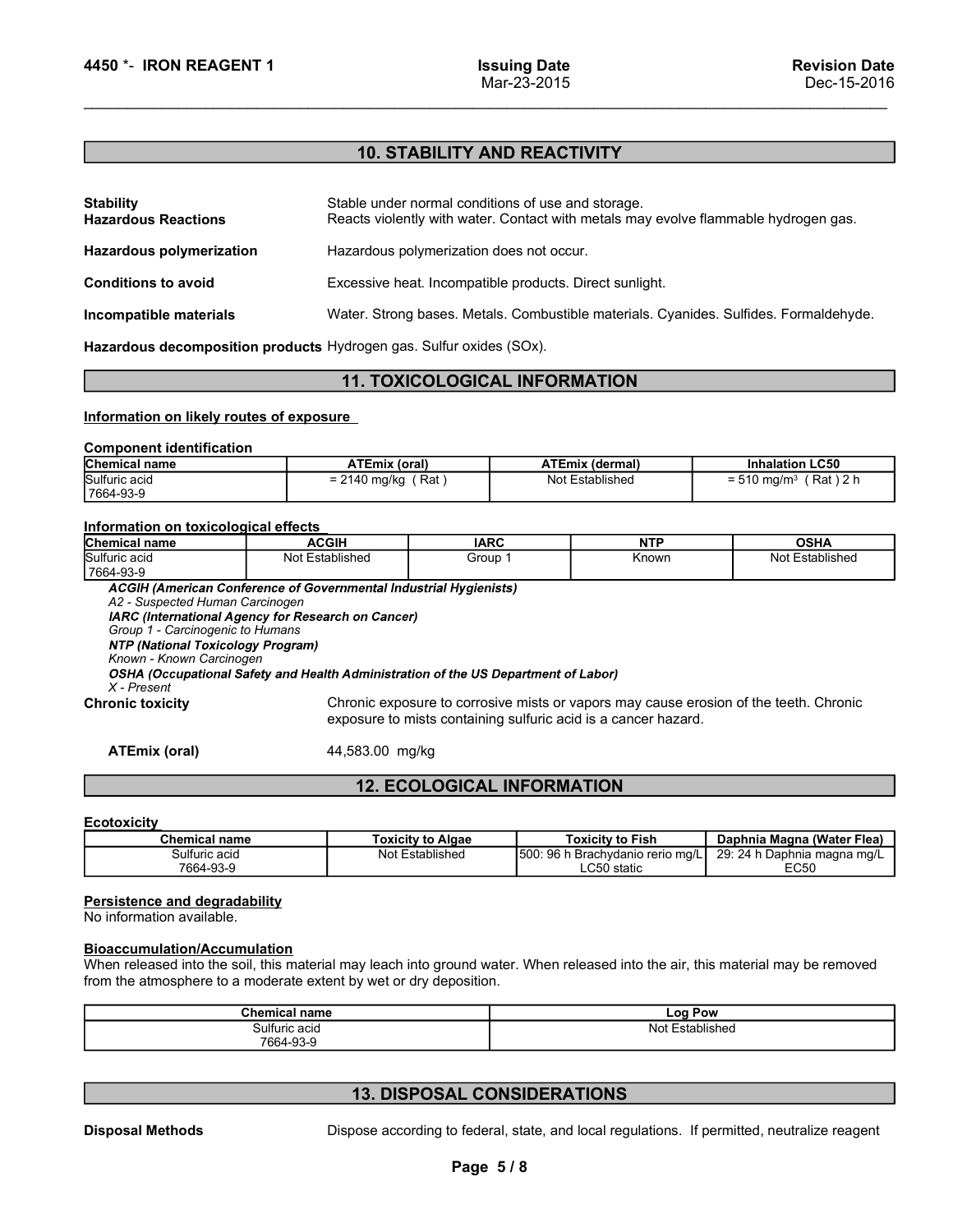4450 \*- IRON REAGENT 1<br>
Mar-23-2015<br>
With sodium bicarbonate/sodium carbonate, add slurry to large volume of water to dilute,<br>
rinse to drain with excess water.

| 4450 *- IRON REAGENT 1        |                                                       |                                   | <b>Issuing Date</b><br>Mar-23-2015 |                                                                                          | <b>Revision Date</b><br>Dec-15-2016 |
|-------------------------------|-------------------------------------------------------|-----------------------------------|------------------------------------|------------------------------------------------------------------------------------------|-------------------------------------|
|                               |                                                       | rinse to drain with excess water. |                                    | with sodium bicarbonate/sodium carbonate, add slurry to large volume of water to dilute, |                                     |
| <b>Contaminated packaging</b> |                                                       | Do not reuse empty containers.    |                                    |                                                                                          |                                     |
| <b>Chemical name</b>          | <b>RCRA</b>                                           |                                   | <b>RCRA - Basis for Listing</b>    | <b>RCRA - D Series Wastes</b>                                                            | <b>RCRA - U Series Wastes</b>       |
| Sulfuric acid<br>7664-93-9    | Not Established                                       | $\sim$                            |                                    | Not Established                                                                          | Not Established                     |
| <b>Chemical name</b>          | <b>RCRA - Halogenated</b><br><b>Organic Compounds</b> | <b>RCRA - P Series Wastes</b>     |                                    | <b>RCRA - F Series Wastes</b>                                                            | <b>RCRA - K Series Wastes</b>       |
| Sulfuric acid<br>7664-93-9    | Not Established                                       | Not Established                   |                                    | Not Established                                                                          | Not Established                     |
|                               |                                                       |                                   |                                    |                                                                                          |                                     |
|                               | <b>Chemical name</b><br>Sulfuric acid                 |                                   |                                    | <b>California Hazardous Waste Status</b><br>Toxic                                        |                                     |
|                               | 7664-93-9                                             |                                   |                                    | Corrosive                                                                                |                                     |
|                               |                                                       | <b>14. TRANSPORT INFORMATION</b>  |                                    |                                                                                          |                                     |
|                               |                                                       |                                   |                                    |                                                                                          |                                     |

| <b>Chemical name</b>       | <b>RCRA - Halogenated</b><br><b>Organic Compounds</b> | <b>RCRA - P Series Wastes</b> | <b>RCRA - F Series Wastes</b> | <b>RCRA - K Series Wastes</b> |
|----------------------------|-------------------------------------------------------|-------------------------------|-------------------------------|-------------------------------|
| Sulfuric acid<br>7664-93-9 | Not Established                                       | Not Established               | Not Established               | Not Established               |

| <b>Chemical name</b> | <br>เ Hazardous Waste Status<br>California |
|----------------------|--------------------------------------------|
| Sulfuric acid        | Toxic                                      |
| 7664-93-9            | Corrosive                                  |

# 14. TRANSPORT INFORMATION

| with sodium bicarbonate/sodium carbonate, add slurry to large volume of water to dilute,<br>rinse to drain with excess water.<br>Do not reuse empty containers.<br><b>RCRA</b><br><b>Chemical name</b><br><b>RCRA - Basis for Listing</b><br><b>RCRA - D Series Wastes</b><br><b>RCRA - U Series Wastes</b><br>Sulfuric acid<br>Not Established<br>Not Established<br>Not Established<br>$\overline{\phantom{a}}$<br>7664-93-9<br><b>Chemical name</b><br><b>RCRA - Halogenated</b><br><b>RCRA - P Series Wastes</b><br><b>RCRA - F Series Wastes</b><br><b>RCRA - K Series Wastes</b><br><b>Organic Compounds</b><br>Not Established<br>Not Established<br>Sulfuric acid<br>Not Established<br>Not Established<br>7664-93-9<br><b>California Hazardous Waste Status</b><br><b>Chemical name</b><br>Sulfuric acid<br>Toxic<br>7664-93-9<br>Corrosive<br><b>14. TRANSPORT INFORMATION</b><br><b>SULPHURIC ACID</b><br>Proper shipping name<br><b>UN-No</b><br>2796<br><b>Hazard Class</b><br>8<br>Ш<br><b>Packing group</b><br>1000<br><b>Reportable Quantity (RQ)</b><br>Not regulated<br>Not regulated<br>Not regulated<br>UN-No<br>2796<br>Proper shipping name<br>SULPHURIC ACID (<51% ACID)<br><b>Hazard Class</b><br>8<br>П<br>Packing group<br>2796<br>UN-No<br>SULPHURIC ACID (<51% ACID)<br>Proper shipping name<br><b>Hazard Class</b><br>8<br>Ш<br><b>Packing group</b><br>2796<br>UN-No<br>Proper shipping name<br>SULPHURIC ACID (<51% ACID)<br><b>Hazard Class</b><br>8<br>$\mathbf{I}$<br>Packing group<br>UN-No<br>2796<br>SULPHURIC ACID (<51% ACID)<br>Proper shipping name<br><b>Hazard Class</b><br>8<br>Ш<br><b>Packing group</b><br>Not regulated<br><b>15. REGULATORY INFORMATION</b><br>Page 6/8 |                               |  |  |
|-------------------------------------------------------------------------------------------------------------------------------------------------------------------------------------------------------------------------------------------------------------------------------------------------------------------------------------------------------------------------------------------------------------------------------------------------------------------------------------------------------------------------------------------------------------------------------------------------------------------------------------------------------------------------------------------------------------------------------------------------------------------------------------------------------------------------------------------------------------------------------------------------------------------------------------------------------------------------------------------------------------------------------------------------------------------------------------------------------------------------------------------------------------------------------------------------------------------------------------------------------------------------------------------------------------------------------------------------------------------------------------------------------------------------------------------------------------------------------------------------------------------------------------------------------------------------------------------------------------------------------------------------------------------------------------------------------------------------|-------------------------------|--|--|
|                                                                                                                                                                                                                                                                                                                                                                                                                                                                                                                                                                                                                                                                                                                                                                                                                                                                                                                                                                                                                                                                                                                                                                                                                                                                                                                                                                                                                                                                                                                                                                                                                                                                                                                         |                               |  |  |
|                                                                                                                                                                                                                                                                                                                                                                                                                                                                                                                                                                                                                                                                                                                                                                                                                                                                                                                                                                                                                                                                                                                                                                                                                                                                                                                                                                                                                                                                                                                                                                                                                                                                                                                         | <b>Contaminated packaging</b> |  |  |
|                                                                                                                                                                                                                                                                                                                                                                                                                                                                                                                                                                                                                                                                                                                                                                                                                                                                                                                                                                                                                                                                                                                                                                                                                                                                                                                                                                                                                                                                                                                                                                                                                                                                                                                         |                               |  |  |
|                                                                                                                                                                                                                                                                                                                                                                                                                                                                                                                                                                                                                                                                                                                                                                                                                                                                                                                                                                                                                                                                                                                                                                                                                                                                                                                                                                                                                                                                                                                                                                                                                                                                                                                         |                               |  |  |
|                                                                                                                                                                                                                                                                                                                                                                                                                                                                                                                                                                                                                                                                                                                                                                                                                                                                                                                                                                                                                                                                                                                                                                                                                                                                                                                                                                                                                                                                                                                                                                                                                                                                                                                         |                               |  |  |
|                                                                                                                                                                                                                                                                                                                                                                                                                                                                                                                                                                                                                                                                                                                                                                                                                                                                                                                                                                                                                                                                                                                                                                                                                                                                                                                                                                                                                                                                                                                                                                                                                                                                                                                         |                               |  |  |
| <b>DOT</b><br><b>TDG</b><br><b>MEX</b><br><b>ICAO</b><br><b>IATA</b><br><b>IMDG/IMO</b><br>RID<br><b>ADR</b><br><b>ADN</b>                                                                                                                                                                                                                                                                                                                                                                                                                                                                                                                                                                                                                                                                                                                                                                                                                                                                                                                                                                                                                                                                                                                                                                                                                                                                                                                                                                                                                                                                                                                                                                                              |                               |  |  |
|                                                                                                                                                                                                                                                                                                                                                                                                                                                                                                                                                                                                                                                                                                                                                                                                                                                                                                                                                                                                                                                                                                                                                                                                                                                                                                                                                                                                                                                                                                                                                                                                                                                                                                                         |                               |  |  |
|                                                                                                                                                                                                                                                                                                                                                                                                                                                                                                                                                                                                                                                                                                                                                                                                                                                                                                                                                                                                                                                                                                                                                                                                                                                                                                                                                                                                                                                                                                                                                                                                                                                                                                                         |                               |  |  |
|                                                                                                                                                                                                                                                                                                                                                                                                                                                                                                                                                                                                                                                                                                                                                                                                                                                                                                                                                                                                                                                                                                                                                                                                                                                                                                                                                                                                                                                                                                                                                                                                                                                                                                                         |                               |  |  |
|                                                                                                                                                                                                                                                                                                                                                                                                                                                                                                                                                                                                                                                                                                                                                                                                                                                                                                                                                                                                                                                                                                                                                                                                                                                                                                                                                                                                                                                                                                                                                                                                                                                                                                                         |                               |  |  |
|                                                                                                                                                                                                                                                                                                                                                                                                                                                                                                                                                                                                                                                                                                                                                                                                                                                                                                                                                                                                                                                                                                                                                                                                                                                                                                                                                                                                                                                                                                                                                                                                                                                                                                                         |                               |  |  |
|                                                                                                                                                                                                                                                                                                                                                                                                                                                                                                                                                                                                                                                                                                                                                                                                                                                                                                                                                                                                                                                                                                                                                                                                                                                                                                                                                                                                                                                                                                                                                                                                                                                                                                                         |                               |  |  |
|                                                                                                                                                                                                                                                                                                                                                                                                                                                                                                                                                                                                                                                                                                                                                                                                                                                                                                                                                                                                                                                                                                                                                                                                                                                                                                                                                                                                                                                                                                                                                                                                                                                                                                                         |                               |  |  |
|                                                                                                                                                                                                                                                                                                                                                                                                                                                                                                                                                                                                                                                                                                                                                                                                                                                                                                                                                                                                                                                                                                                                                                                                                                                                                                                                                                                                                                                                                                                                                                                                                                                                                                                         |                               |  |  |
|                                                                                                                                                                                                                                                                                                                                                                                                                                                                                                                                                                                                                                                                                                                                                                                                                                                                                                                                                                                                                                                                                                                                                                                                                                                                                                                                                                                                                                                                                                                                                                                                                                                                                                                         |                               |  |  |
|                                                                                                                                                                                                                                                                                                                                                                                                                                                                                                                                                                                                                                                                                                                                                                                                                                                                                                                                                                                                                                                                                                                                                                                                                                                                                                                                                                                                                                                                                                                                                                                                                                                                                                                         |                               |  |  |
|                                                                                                                                                                                                                                                                                                                                                                                                                                                                                                                                                                                                                                                                                                                                                                                                                                                                                                                                                                                                                                                                                                                                                                                                                                                                                                                                                                                                                                                                                                                                                                                                                                                                                                                         |                               |  |  |
| <b>International Inventories</b>                                                                                                                                                                                                                                                                                                                                                                                                                                                                                                                                                                                                                                                                                                                                                                                                                                                                                                                                                                                                                                                                                                                                                                                                                                                                                                                                                                                                                                                                                                                                                                                                                                                                                        |                               |  |  |
|                                                                                                                                                                                                                                                                                                                                                                                                                                                                                                                                                                                                                                                                                                                                                                                                                                                                                                                                                                                                                                                                                                                                                                                                                                                                                                                                                                                                                                                                                                                                                                                                                                                                                                                         |                               |  |  |
|                                                                                                                                                                                                                                                                                                                                                                                                                                                                                                                                                                                                                                                                                                                                                                                                                                                                                                                                                                                                                                                                                                                                                                                                                                                                                                                                                                                                                                                                                                                                                                                                                                                                                                                         |                               |  |  |
|                                                                                                                                                                                                                                                                                                                                                                                                                                                                                                                                                                                                                                                                                                                                                                                                                                                                                                                                                                                                                                                                                                                                                                                                                                                                                                                                                                                                                                                                                                                                                                                                                                                                                                                         |                               |  |  |
|                                                                                                                                                                                                                                                                                                                                                                                                                                                                                                                                                                                                                                                                                                                                                                                                                                                                                                                                                                                                                                                                                                                                                                                                                                                                                                                                                                                                                                                                                                                                                                                                                                                                                                                         |                               |  |  |
|                                                                                                                                                                                                                                                                                                                                                                                                                                                                                                                                                                                                                                                                                                                                                                                                                                                                                                                                                                                                                                                                                                                                                                                                                                                                                                                                                                                                                                                                                                                                                                                                                                                                                                                         |                               |  |  |

# 15. REGULATORY INFORMATION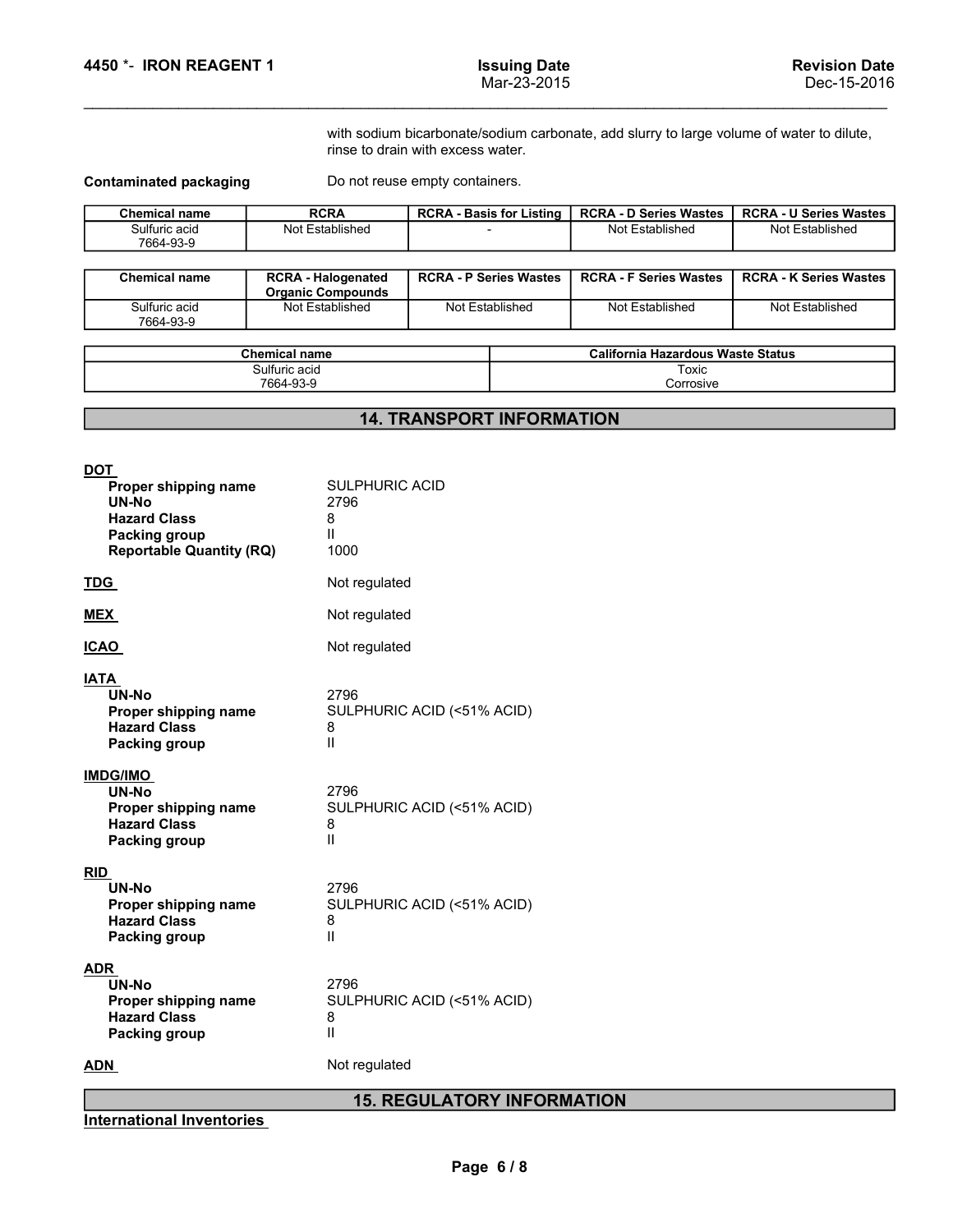| 4450 *- IRON REAGENT 1                                                                                                                                                                                                                                                                                                                                                                                                                  | <b>Issuing Date</b><br>Mar-23-2015                                                                                                                                                                                                                                 | <b>Revision Date</b><br>Dec-15-2016 |
|-----------------------------------------------------------------------------------------------------------------------------------------------------------------------------------------------------------------------------------------------------------------------------------------------------------------------------------------------------------------------------------------------------------------------------------------|--------------------------------------------------------------------------------------------------------------------------------------------------------------------------------------------------------------------------------------------------------------------|-------------------------------------|
|                                                                                                                                                                                                                                                                                                                                                                                                                                         |                                                                                                                                                                                                                                                                    |                                     |
| TSCA                                                                                                                                                                                                                                                                                                                                                                                                                                    | Complies                                                                                                                                                                                                                                                           |                                     |
| <b>DSL/NDSL</b>                                                                                                                                                                                                                                                                                                                                                                                                                         | Complies                                                                                                                                                                                                                                                           |                                     |
| <b>EINECS/ELINCS</b>                                                                                                                                                                                                                                                                                                                                                                                                                    | Complies                                                                                                                                                                                                                                                           |                                     |
| <b>ENCS</b>                                                                                                                                                                                                                                                                                                                                                                                                                             | Complies                                                                                                                                                                                                                                                           |                                     |
| <b>IECSC</b>                                                                                                                                                                                                                                                                                                                                                                                                                            | Complies                                                                                                                                                                                                                                                           |                                     |
| KECL                                                                                                                                                                                                                                                                                                                                                                                                                                    | Complies                                                                                                                                                                                                                                                           |                                     |
| <b>PICCS</b>                                                                                                                                                                                                                                                                                                                                                                                                                            | Complies                                                                                                                                                                                                                                                           |                                     |
| <b>AICS</b>                                                                                                                                                                                                                                                                                                                                                                                                                             | Complies                                                                                                                                                                                                                                                           |                                     |
| <u>Legend:</u>                                                                                                                                                                                                                                                                                                                                                                                                                          |                                                                                                                                                                                                                                                                    |                                     |
|                                                                                                                                                                                                                                                                                                                                                                                                                                         | TSCA - United States Toxic Substances Control Act Section 8(b) Inventory                                                                                                                                                                                           |                                     |
|                                                                                                                                                                                                                                                                                                                                                                                                                                         |                                                                                                                                                                                                                                                                    |                                     |
|                                                                                                                                                                                                                                                                                                                                                                                                                                         |                                                                                                                                                                                                                                                                    |                                     |
|                                                                                                                                                                                                                                                                                                                                                                                                                                         | EINECS/ELINCS - European Inventory of Existing Chemical Substances/European List of Notified Chemical Substances                                                                                                                                                   |                                     |
|                                                                                                                                                                                                                                                                                                                                                                                                                                         |                                                                                                                                                                                                                                                                    |                                     |
|                                                                                                                                                                                                                                                                                                                                                                                                                                         |                                                                                                                                                                                                                                                                    |                                     |
|                                                                                                                                                                                                                                                                                                                                                                                                                                         |                                                                                                                                                                                                                                                                    |                                     |
|                                                                                                                                                                                                                                                                                                                                                                                                                                         |                                                                                                                                                                                                                                                                    |                                     |
| DSL/NDSL - Canadian Domestic Substances List/Non-Domestic Substances List<br><b>ENCS</b> - Japan Existing and New Chemical Substances<br><b>IECSC</b> - China Inventory of Existing Chemical Substances<br>KECL - Korean Existing and Evaluated Chemical Substances<br><b>PICCS</b> - Philippines Inventory of Chemicals and Chemical Substances<br>AICS - Australian Inventory of Chemical Substances<br><u>US Federal Regulations</u> |                                                                                                                                                                                                                                                                    |                                     |
|                                                                                                                                                                                                                                                                                                                                                                                                                                         |                                                                                                                                                                                                                                                                    |                                     |
| <u>SARA 313</u>                                                                                                                                                                                                                                                                                                                                                                                                                         | Section 313 of Title III of the Superfund Amendments and Reauthorization Act of 1986 (SARA). This product contains a chemical<br>or chemicals which are subject to the reporting requirements of the Act and Title 40 of the Code of Federal Regulations, Part 372 |                                     |

# Legend:

|                                                                                                                                                                                      |                                                                                                                                                                                                                                                                                                                                                                                                                                                                                                                                                                                                                |                               | Mar-23-2015 |                                      | Dec-15-2016                                 |
|--------------------------------------------------------------------------------------------------------------------------------------------------------------------------------------|----------------------------------------------------------------------------------------------------------------------------------------------------------------------------------------------------------------------------------------------------------------------------------------------------------------------------------------------------------------------------------------------------------------------------------------------------------------------------------------------------------------------------------------------------------------------------------------------------------------|-------------------------------|-------------|--------------------------------------|---------------------------------------------|
| <b>TSCA</b>                                                                                                                                                                          | Complies                                                                                                                                                                                                                                                                                                                                                                                                                                                                                                                                                                                                       |                               |             |                                      |                                             |
| <b>DSL/NDSL</b>                                                                                                                                                                      | Complies                                                                                                                                                                                                                                                                                                                                                                                                                                                                                                                                                                                                       |                               |             |                                      |                                             |
| <b>EINECS/ELINCS</b>                                                                                                                                                                 | Complies                                                                                                                                                                                                                                                                                                                                                                                                                                                                                                                                                                                                       |                               |             |                                      |                                             |
| <b>ENCS</b>                                                                                                                                                                          | Complies                                                                                                                                                                                                                                                                                                                                                                                                                                                                                                                                                                                                       |                               |             |                                      |                                             |
| <b>IECSC</b>                                                                                                                                                                         | Complies                                                                                                                                                                                                                                                                                                                                                                                                                                                                                                                                                                                                       |                               |             |                                      |                                             |
| <b>KECL</b>                                                                                                                                                                          | Complies                                                                                                                                                                                                                                                                                                                                                                                                                                                                                                                                                                                                       |                               |             |                                      |                                             |
| <b>PICCS</b>                                                                                                                                                                         | Complies                                                                                                                                                                                                                                                                                                                                                                                                                                                                                                                                                                                                       |                               |             |                                      |                                             |
| <b>AICS</b>                                                                                                                                                                          | Complies                                                                                                                                                                                                                                                                                                                                                                                                                                                                                                                                                                                                       |                               |             |                                      |                                             |
| <u>Legend:</u><br><b>ENCS</b> - Japan Existing and New Chemical Substances<br>AICS - Australian Inventory of Chemical Substances<br><b>US Federal Regulations</b><br><b>SARA 313</b> | TSCA - United States Toxic Substances Control Act Section 8(b) Inventory<br>DSL/NDSL - Canadian Domestic Substances List/Non-Domestic Substances List<br>EINECS/ELINCS - European Inventory of Existing Chemical Substances/European List of Notified Chemical Substances<br><b>IECSC</b> - China Inventory of Existing Chemical Substances<br>KECL - Korean Existing and Evaluated Chemical Substances<br>PICCS - Philippines Inventory of Chemicals and Chemical Substances<br>Section 313 of Title III of the Superfund Amendments and Reauthorization Act of 1986 (SARA). This product contains a chemical |                               |             |                                      |                                             |
|                                                                                                                                                                                      | or chemicals which are subject to the reporting requirements of the Act and Title 40 of the Code of Federal Regulations, Part 372                                                                                                                                                                                                                                                                                                                                                                                                                                                                              |                               |             |                                      |                                             |
|                                                                                                                                                                                      | <b>Chemical name</b>                                                                                                                                                                                                                                                                                                                                                                                                                                                                                                                                                                                           |                               |             | <b>SARA 313 - Threshold Values %</b> |                                             |
|                                                                                                                                                                                      | Sulfuric acid<br>7664-93-9                                                                                                                                                                                                                                                                                                                                                                                                                                                                                                                                                                                     |                               |             | 1.0                                  |                                             |
|                                                                                                                                                                                      |                                                                                                                                                                                                                                                                                                                                                                                                                                                                                                                                                                                                                |                               |             |                                      |                                             |
| <b>SARA 311/312 Hazard Categories</b><br>Acute health hazard                                                                                                                         |                                                                                                                                                                                                                                                                                                                                                                                                                                                                                                                                                                                                                |                               |             |                                      |                                             |
|                                                                                                                                                                                      |                                                                                                                                                                                                                                                                                                                                                                                                                                                                                                                                                                                                                | Yes                           |             |                                      |                                             |
| <b>Chronic Health Hazard</b>                                                                                                                                                         |                                                                                                                                                                                                                                                                                                                                                                                                                                                                                                                                                                                                                | Yes                           |             |                                      |                                             |
| <b>Fire hazard</b>                                                                                                                                                                   |                                                                                                                                                                                                                                                                                                                                                                                                                                                                                                                                                                                                                | No                            |             |                                      |                                             |
| Sudden release of pressure hazard                                                                                                                                                    |                                                                                                                                                                                                                                                                                                                                                                                                                                                                                                                                                                                                                | No                            |             |                                      |                                             |
| <b>Reactive Hazard</b>                                                                                                                                                               |                                                                                                                                                                                                                                                                                                                                                                                                                                                                                                                                                                                                                | Yes                           |             |                                      |                                             |
| <b>CWA (Clean Water Act)</b><br>and 40 CFR 122.42)                                                                                                                                   | This product contains the following substances which are regulated pollutants pursuant to the Clean Water Act (40 CFR 122.21                                                                                                                                                                                                                                                                                                                                                                                                                                                                                   |                               |             |                                      |                                             |
| <b>Chemical name</b>                                                                                                                                                                 | <b>CWA - Reportable</b><br>Quantities                                                                                                                                                                                                                                                                                                                                                                                                                                                                                                                                                                          | <b>CWA - Toxic Pollutants</b> |             | <b>CWA - Priority Pollutants</b>     | <b>CWA - Hazardous</b><br><b>Substances</b> |
| Sulfuric acid<br>7664-93-9                                                                                                                                                           | 1000 lb                                                                                                                                                                                                                                                                                                                                                                                                                                                                                                                                                                                                        | Not Established               |             | Not Established                      | $\times$                                    |
| <b>CERCLA</b>                                                                                                                                                                        | This material, as supplied, contains one or more substances regulated as a hazardous substance under the Comprehensive<br>Environmental Response Compensation and Liability Act (CERCLA) (40 CFR 302)                                                                                                                                                                                                                                                                                                                                                                                                          |                               |             |                                      |                                             |
| <b>Chemical name</b>                                                                                                                                                                 | <b>Hazardous Substances RQs</b>                                                                                                                                                                                                                                                                                                                                                                                                                                                                                                                                                                                |                               |             | <b>CERCLA/SARA RQ</b>                | <b>RQ</b>                                   |
| Sulfuric acid<br>7664-93-9                                                                                                                                                           | 1000 lb                                                                                                                                                                                                                                                                                                                                                                                                                                                                                                                                                                                                        |                               |             | 1000 lb                              | RQ 1000 lb final RQ<br>RQ 454 kg final RQ   |
| <b>US State Regulations</b>                                                                                                                                                          |                                                                                                                                                                                                                                                                                                                                                                                                                                                                                                                                                                                                                |                               |             |                                      |                                             |
|                                                                                                                                                                                      | California Proposition 65 has classified "strong inorganic acid mists containing sulfuric acid" as a chemical known to the State of<br>California to cause cancer. This classification applies only to occupational exposures to these mists generated during<br>manufacturing processes which sulfuric acid is used or produced.<br><b>Chemical name</b>                                                                                                                                                                                                                                                      |                               |             | <b>California Proposition 65</b>     |                                             |
|                                                                                                                                                                                      | Sulfuric acid<br>7664-93-9                                                                                                                                                                                                                                                                                                                                                                                                                                                                                                                                                                                     |                               |             | Carcinogen                           |                                             |
| U.S. State Right-to-Know Regulations                                                                                                                                                 |                                                                                                                                                                                                                                                                                                                                                                                                                                                                                                                                                                                                                |                               |             |                                      |                                             |
| <b>Chemical name</b>                                                                                                                                                                 | <b>New Jersey</b>                                                                                                                                                                                                                                                                                                                                                                                                                                                                                                                                                                                              |                               |             | <b>Massachusetts</b>                 | Pennsylvania                                |
| Sulfuric acid                                                                                                                                                                        | X                                                                                                                                                                                                                                                                                                                                                                                                                                                                                                                                                                                                              |                               |             | X                                    | $\times$                                    |

| <b>CWA (Clean Water Act)</b><br>This product contains the following substances which are regulated pollutants pursuant to the Clean Water Act (40 CFR 122.21<br>and 40 CFR 122.42)                                                                                                                                                |                                       |                               |                                  |                                           |                                             |
|-----------------------------------------------------------------------------------------------------------------------------------------------------------------------------------------------------------------------------------------------------------------------------------------------------------------------------------|---------------------------------------|-------------------------------|----------------------------------|-------------------------------------------|---------------------------------------------|
| <b>Chemical name</b>                                                                                                                                                                                                                                                                                                              | <b>CWA - Reportable</b><br>Quantities | <b>CWA - Toxic Pollutants</b> | <b>CWA - Priority Pollutants</b> |                                           | <b>CWA - Hazardous</b><br><b>Substances</b> |
| Sulfuric acid<br>7664-93-9                                                                                                                                                                                                                                                                                                        | 1000 lb                               | Not Established               | Not Established                  |                                           | x                                           |
| This material, as supplied, contains one or more substances regulated as a hazardous substance under the Comprehensive<br>Environmental Response Compensation and Liability Act (CERCLA) (40 CFR 302)                                                                                                                             |                                       |                               |                                  |                                           |                                             |
| <b>Chemical name</b>                                                                                                                                                                                                                                                                                                              | <b>Hazardous Substances RQs</b>       |                               | <b>CERCLA/SARA RQ</b>            | <b>RQ</b>                                 |                                             |
|                                                                                                                                                                                                                                                                                                                                   |                                       |                               |                                  |                                           |                                             |
| Sulfuric acid<br>7664-93-9<br><b>US State Regulations</b>                                                                                                                                                                                                                                                                         | 1000 lb                               |                               | 1000 lb                          | RQ 1000 lb final RQ<br>RQ 454 kg final RQ |                                             |
| California Proposition 65 has classified "strong inorganic acid mists containing sulfuric acid" as a chemical known to the State of<br>California to cause cancer. This classification applies only to occupational exposures to these mists generated during<br>manufacturing processes which sulfuric acid is used or produced. |                                       |                               |                                  |                                           |                                             |
|                                                                                                                                                                                                                                                                                                                                   | <b>Chemical name</b>                  |                               | <b>California Proposition 65</b> |                                           |                                             |
|                                                                                                                                                                                                                                                                                                                                   | Sulfuric acid                         |                               | Carcinogen                       |                                           |                                             |
| U.S. State Right-to-Know Regulations                                                                                                                                                                                                                                                                                              | 7664-93-9                             |                               |                                  |                                           |                                             |
| <b>Chemical name</b>                                                                                                                                                                                                                                                                                                              | <b>New Jersey</b>                     |                               | <b>Massachusetts</b>             | Pennsylvania                              |                                             |

| Not Established<br>Sulfuric acid<br>1000 lb<br>Not Established<br>x<br>7664-93-9<br><b>CERCLA/SARA RQ</b><br><b>RQ</b><br><b>Chemical name</b><br><b>Hazardous Substances RQs</b><br>RQ 1000 lb final RQ<br>Sulfuric acid<br>1000 lb<br>1000 lb<br>7664-93-9<br>RQ 454 kg final RQ<br><b>California Proposition 65</b><br><b>Chemical name</b><br>Sulfuric acid<br>Carcinogen<br>7664-93-9<br><b>Chemical name</b><br><b>Massachusetts</b><br><b>New Jersey</b><br>Pennsylvania<br>X<br>X<br>Sulfuric acid<br>X<br>7664-93-9 |
|------------------------------------------------------------------------------------------------------------------------------------------------------------------------------------------------------------------------------------------------------------------------------------------------------------------------------------------------------------------------------------------------------------------------------------------------------------------------------------------------------------------------------|
| <b>CERCLA</b><br>This material, as supplied, contains one or more substances regulated as a hazardous substance under the Comprehensive<br>Environmental Response Compensation and Liability Act (CERCLA) (40 CFR 302)                                                                                                                                                                                                                                                                                                       |
|                                                                                                                                                                                                                                                                                                                                                                                                                                                                                                                              |
|                                                                                                                                                                                                                                                                                                                                                                                                                                                                                                                              |
|                                                                                                                                                                                                                                                                                                                                                                                                                                                                                                                              |
| <b>US State Regulations</b><br>California Proposition 65 has classified "strong inorganic acid mists containing sulfuric acid" as a chemical known to the State of<br>California to cause cancer. This classification applies only to occupational exposures to these mists generated during<br>manufacturing processes which sulfuric acid is used or produced.<br>U.S. State Right-to-Know Regulations                                                                                                                     |
|                                                                                                                                                                                                                                                                                                                                                                                                                                                                                                                              |
|                                                                                                                                                                                                                                                                                                                                                                                                                                                                                                                              |
|                                                                                                                                                                                                                                                                                                                                                                                                                                                                                                                              |
|                                                                                                                                                                                                                                                                                                                                                                                                                                                                                                                              |
|                                                                                                                                                                                                                                                                                                                                                                                                                                                                                                                              |
|                                                                                                                                                                                                                                                                                                                                                                                                                                                                                                                              |
|                                                                                                                                                                                                                                                                                                                                                                                                                                                                                                                              |
|                                                                                                                                                                                                                                                                                                                                                                                                                                                                                                                              |
|                                                                                                                                                                                                                                                                                                                                                                                                                                                                                                                              |
|                                                                                                                                                                                                                                                                                                                                                                                                                                                                                                                              |
|                                                                                                                                                                                                                                                                                                                                                                                                                                                                                                                              |
|                                                                                                                                                                                                                                                                                                                                                                                                                                                                                                                              |
| Page 7/8                                                                                                                                                                                                                                                                                                                                                                                                                                                                                                                     |
|                                                                                                                                                                                                                                                                                                                                                                                                                                                                                                                              |
|                                                                                                                                                                                                                                                                                                                                                                                                                                                                                                                              |
|                                                                                                                                                                                                                                                                                                                                                                                                                                                                                                                              |

| <b>Chemical name</b> | . er<br><br>.<br>roposition 65<br>. .<br>California |
|----------------------|-----------------------------------------------------|
| Sulfuric acid        | :arcinoaen                                          |
| 7664-93-5            |                                                     |

| Chemical<br>name | <b>New</b><br>Jersev | aachusetts۔۔۔۔<br>IVICI | Pennsvlvania |
|------------------|----------------------|-------------------------|--------------|
| Sulfuric acid    | $\cdot$ $\cdot$      |                         |              |
| 7664-93-9        |                      |                         |              |